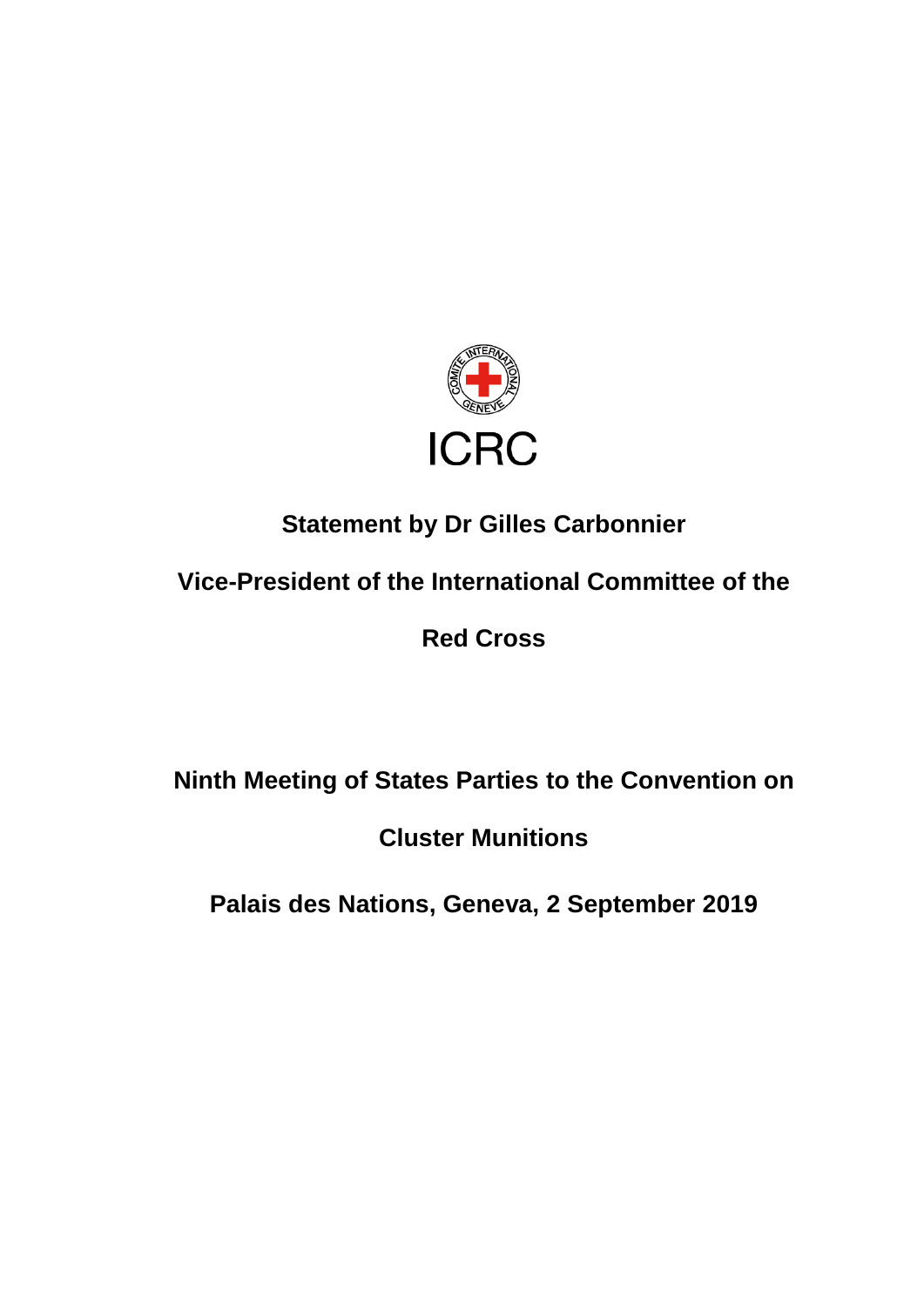Your Excellencies, Ladies and Gentlemen,

The humanitarian consequences of cluster munitions for civilians have been severe and long-lasting. Not only have they killed and injured large numbers of people, they have also had significant socio-economic impact that continues to be felt long after active hostilities have ended.

The ICRC has witnessed the effects of cluster munition remnants in its operations around the world - particularly in Asia, Europe and the Middle-East. In Iraq, where I used to work as an ICRC delegate, nearly 40 years of successive armed conflicts has left the country riddled with unexploded weapons, including cluster munitions. These weapons that are said to "keep on killing" continue to threaten civilians' lives and limbs every year. To give just one example, I recently heard the story of Baneen, a 9-year old girl living in Najaf, who was seriously injured by an unexploded munition when returning from a family picnic in her father's car. This particular munition was from the time of the Gulf War, almost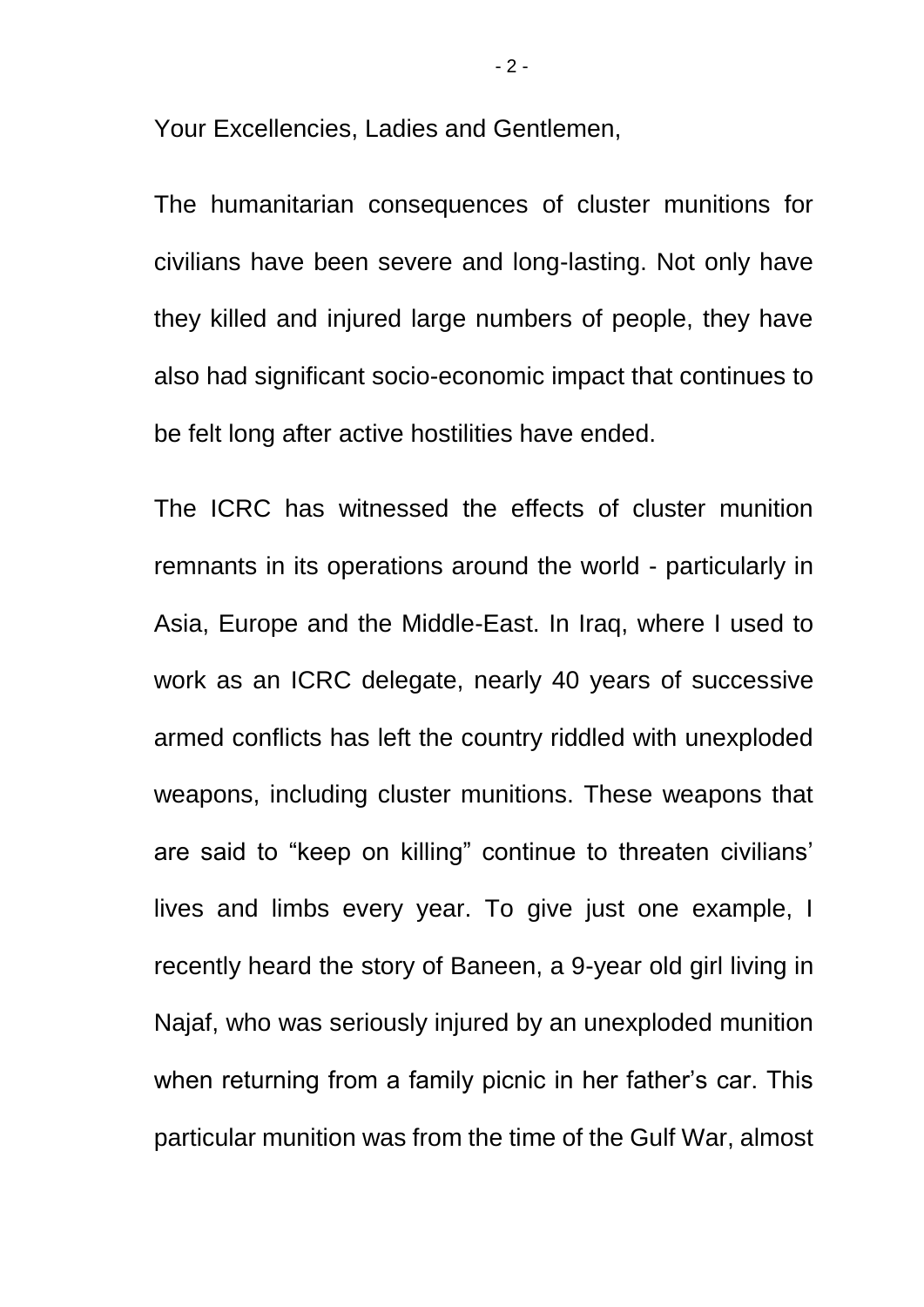30 years ago. And this is just one example among countless others.

It was this high human cost of the use of cluster munitions that prompted States, the United Nations, the ICRC and civil society organizations to join together in calling for a comprehensive ban of these weapons, leading to the adoption of the Convention on Cluster Munitions in 2008. This is the first international treaty to prohibit the use, stockpiling, production and transfer of cluster munitions. It also serves as a comprehensive humanitarian action plan that commits States to clear cluster munitions and the remnants left on the ground, assist victims and their families, and raise awareness among the civilian population of the dangers of these weapons, among others.

The Convention has, in many ways, been a remarkable success since its entry into force in 2010. For one, there has been no reported or alleged use of cluster munitions by States Parties since 2008. Their use by States not party is rare and stigmatized by the international community. Cluster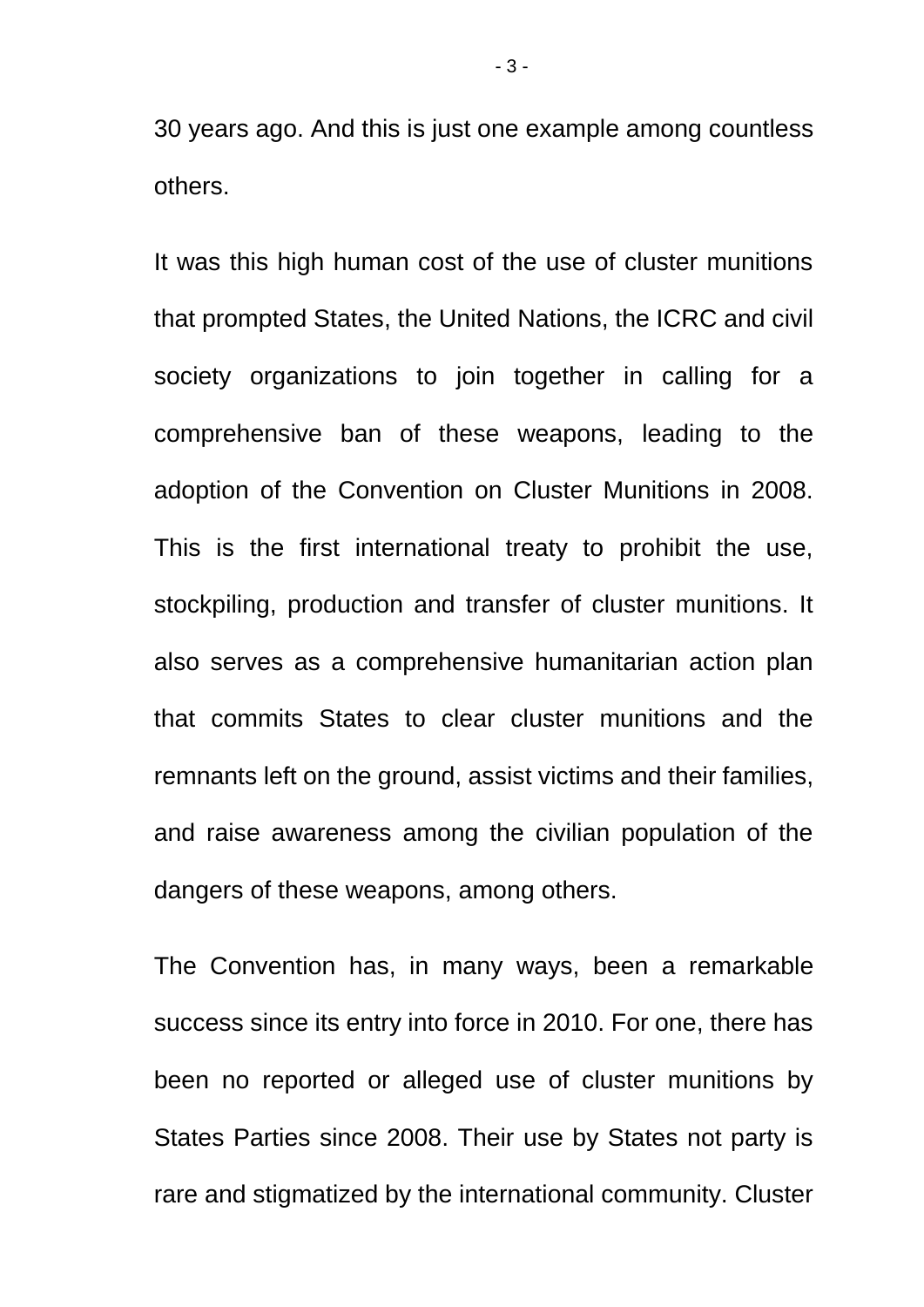munitions are unacceptable weapons which should never be used by *any* party in *any* armed conflict.

However, while we welcome these achievements, significant challenges persist in achieving the goal of a world free of cluster munitions. One serious concern relates to the reported new use of cluster munitions in the past year on the territory of States not party to the Convention. This has again highlighted the urgency of universal adherence. Although three States have joined the Convention since the last Meeting of States Parties, bringing the total number to 106, there has nevertheless been a significant slowdown. This is worrying.

We call on the 14 signatories to ratify the Convention as soon as possible. And we urge *all* States Parties to step up their efforts in promoting the universalization of the Convention. We reiterate the goal of 130 States Parties joining by 2020, as set out in the Dubrovnik Action Plan.

The ICRC will continue to contribute to this endeavor over the next year, in the lead up to the second Review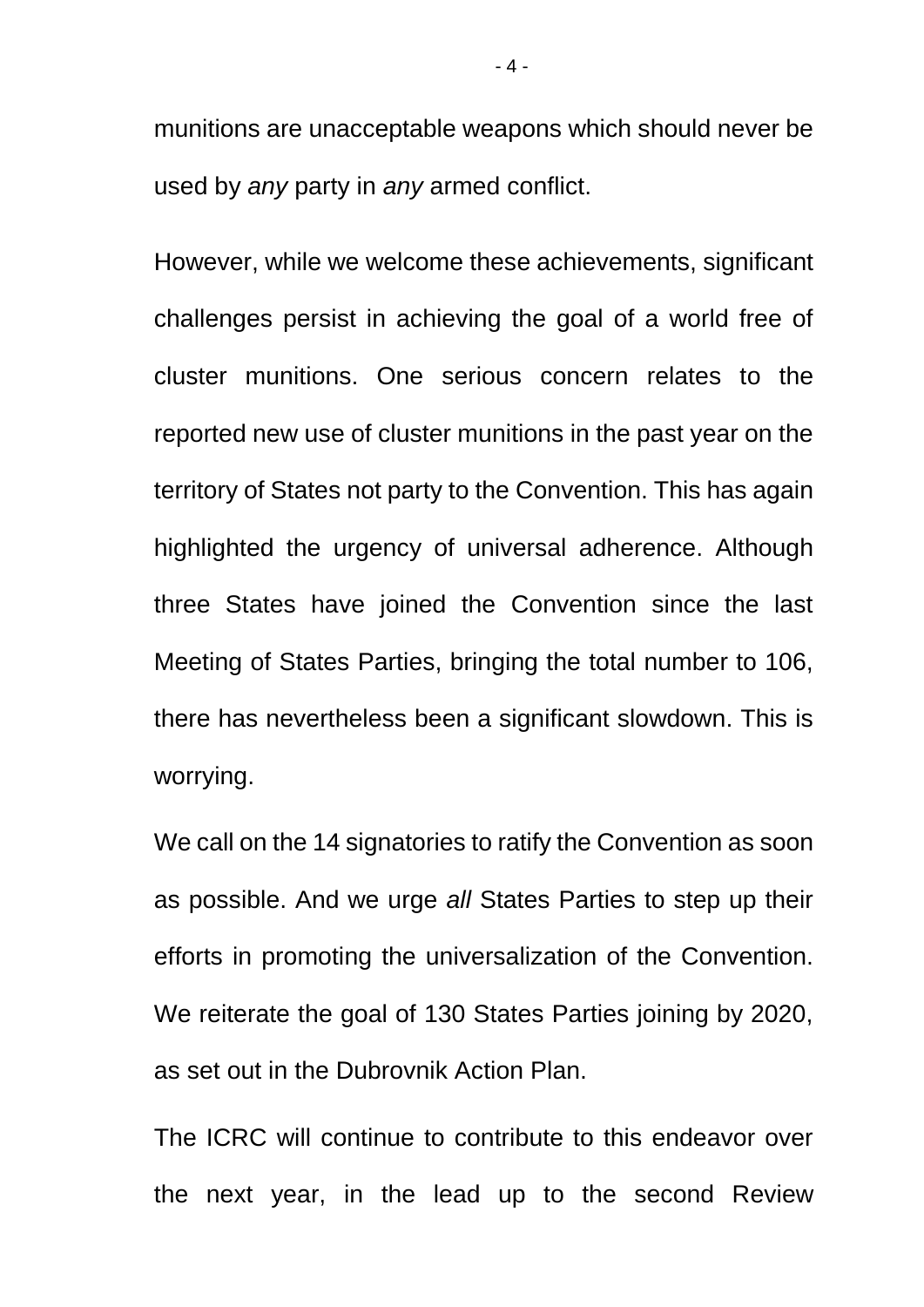Conference in 2020. In particular, we will continue to engage in bilateral dialogue with States not yet party. We will also be holding various regional and national events to promote universalization and implementation of IHL treaties - for example regional IHL seminars in South Asia and West Africa. President Peter Maurer and myself are personally committed to promoting universal adherence to the Convention.

There are other challenges and concerns too, regarding stockpile destruction, clearance, victim assistance, and sustainability of resources. The coming days will provide an opportunity to discuss these and how they may be addressed. For example, this meeting will review, for the first time, requests for extensions of stockpile destruction and clearance deadlines. The Convention community should work to ensure that treaty obligations are implemented by all States Parties in good faith and without undue delay.

The ICRC for its part, together with National Red Cross and Red Crescent Societies, has been undertaking specific